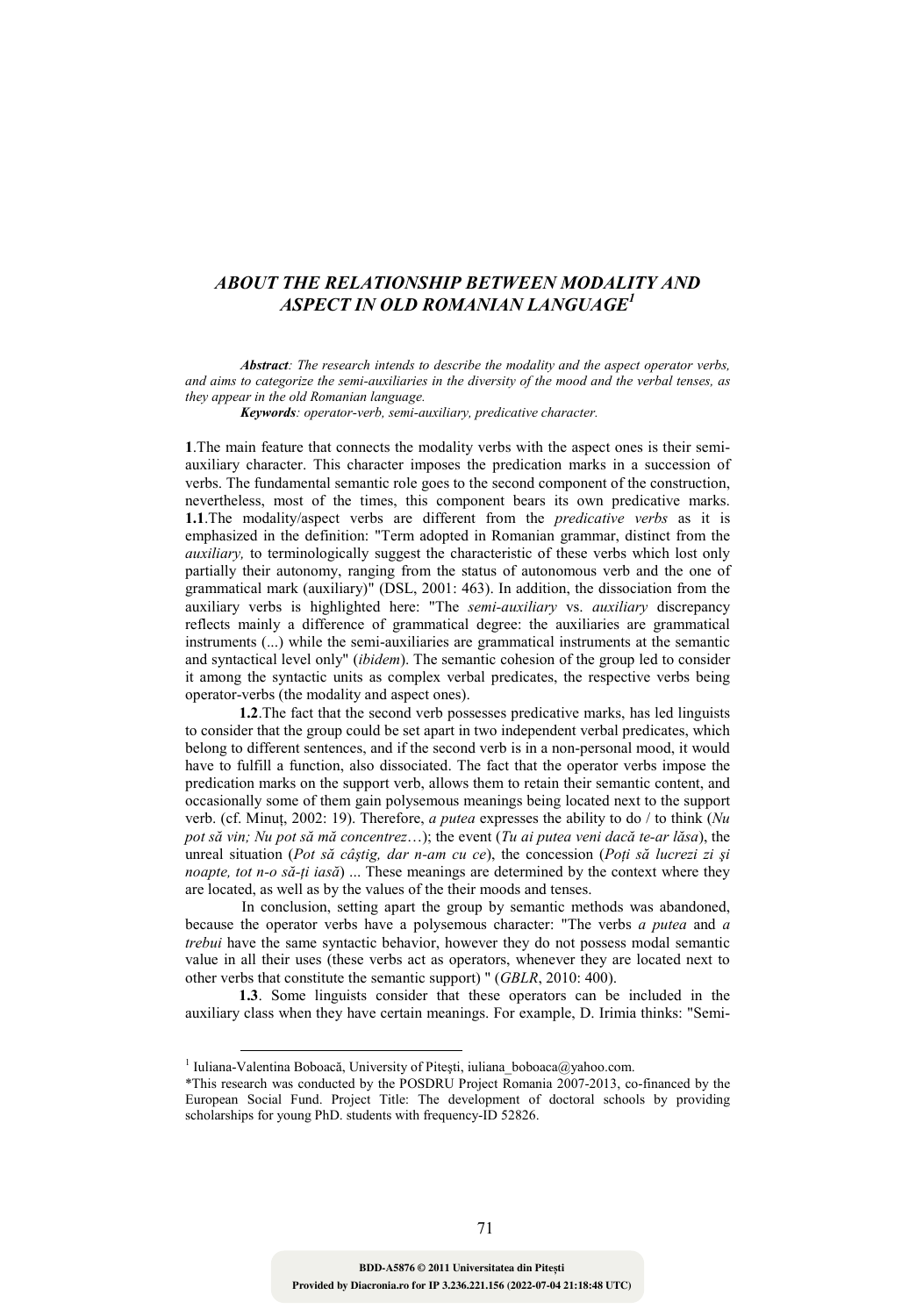auxiliaries are closer to predicative verbs by keeping a lexical meaning (not the usual, but a derived one)" (Irimia, 2008: 187). The verb *a trebui* as semi-auxiliary "no longer expresses the need – its fundamental meaning as predicative verb –  $(...)$  and neither the sense of needing (...) In terms of semantics, the semi-auxiliary verb *a trebui* expresses mainly the eventuality, by introducing a hypothetical modal shade in the phrase's structure: *Negru trebuie să fie sufletul tău*" (Irimia, 2008: 188).

 GALR does not consider this semantic argument "Aspect and modal verbs are verbs that either have an intrinsically aspectual / modal value (*începe / continuă / termină de învățat; poate învăța; trebuie să învețe*), or they gain it in the context of verbs' vicinity, which semantically own the lead role in the phrase, though syntactically, these verbs are subordinated" (*GALR,* 2008:330). The long dispute over the syntactic behavior, at the normative grammar level is yet to be settled.

 **2**. Among the predicate typology there are: the complex verbal predicate with modal operator (PVCom) and the complex verbal predicate with aspectual operator (PVCoa). The difficulty appeared when the section/ text is being analyzed, but is solved by setting apart the complex structure in different predicates, which belong to different sentences: "For the syntactic level to analyze the group is solved by setting it apart, with the delimitation of a center and a subordinate" (*ibidem*: 201). The last edition of the normative grammar also specifies: "Most complex predicates have an internal structure which can also be analyzed as well; the operator-verb behaves like a syntactic predicate, which imposes formal restrictions (...) on the predicate's semantic support. The semantic support acts as a complement for the support verb" (*GBLR*, 2010: 400).

 The group cannot be dissociated in these two cases: when the structure's accord is acquired by attraction (Ei trebuiau pedepsiți; Ei trebuiau să plece  $=PVCom$ ) and when the structure belongs to these types: Copiii erau să cadă; Casa stă să cadă; Ion dă să plece; El trage să moară; Ia de mănâncă (=PVCoa)" (Găitănaru, 2010: 67).

 **3**. The establishing of operator-verbs in terms of form, according to the century's norm and the different contexts in which they appear, either as (semi-) auxiliary verbs, or as predicative verbs, should be analyzed as facts of old language.

 **3.1**. Formal analysis is mainly required for the important modal semiauxiliaries: *a vrea, a trebui,* and *a putea*. Therefore, it was consulted one of the oldest texts translated (before 1520) *Psaltirea Hurmuzaki*.

 **3.1.1**. The verb *a vrea* (lat. *volere*, cf. *MDA*, IV: 1314) has a complex paradigm, being the most commonly used predicative verb in this text: *Veseli-se-vor*  care vor dreptatea (PH, 30<sup>v</sup>/27); *Binre-i vruși, Doamne* (72<sup>r</sup>/2); *Trudi-se cinre vru în* veaci (41<sup>r</sup>/9); *De cumândare și aducere n-ai vrutu* (34<sup>r</sup>/7); *Cinre e omul de va vrea viață* (28<sup>r</sup>/13); Carii vor vrea mie rreu (59<sup>v</sup>/4); Nu stă în putearea cailor ară vrea, nice în vârtutea bărbaților ară vrea (123<sup>v</sup>/10); *Vrear-ară pre cei ce se tem* (123<sup>v</sup>/11).

 A statistic of these semi-auxiliaries (*a vrea, a trebui,* and *a putea*) based on Romanian language in the sixteenth century can be done only on a corpus of expanded texts, but in the analyzed text these semi-auxiliaries are less frequently encountered: Vruiu se me aruncu (71<sup>v</sup>/11); În leage lui nu vrură a îmbla (65<sup>v</sup>/10).

 In Old Daco-Romanian and later in the sixteenth century Romanian language, there was not any difference between the predicative and the auxiliary value for the form of the verb *a vrea*: "After the sixteenth century the differentiated paradigm for the predicative function (with the radical *vrea/vre-*) has appeared. The analyzed texts allow us to observe the complete paradigm of *a vrea* used as predicative verb (the forms with auxiliary value ... are without any exception, coincidental with the paradigm we discuss here" (Zamfir, 2005: 59). The verb *a vrea* has three problematic forms for present tense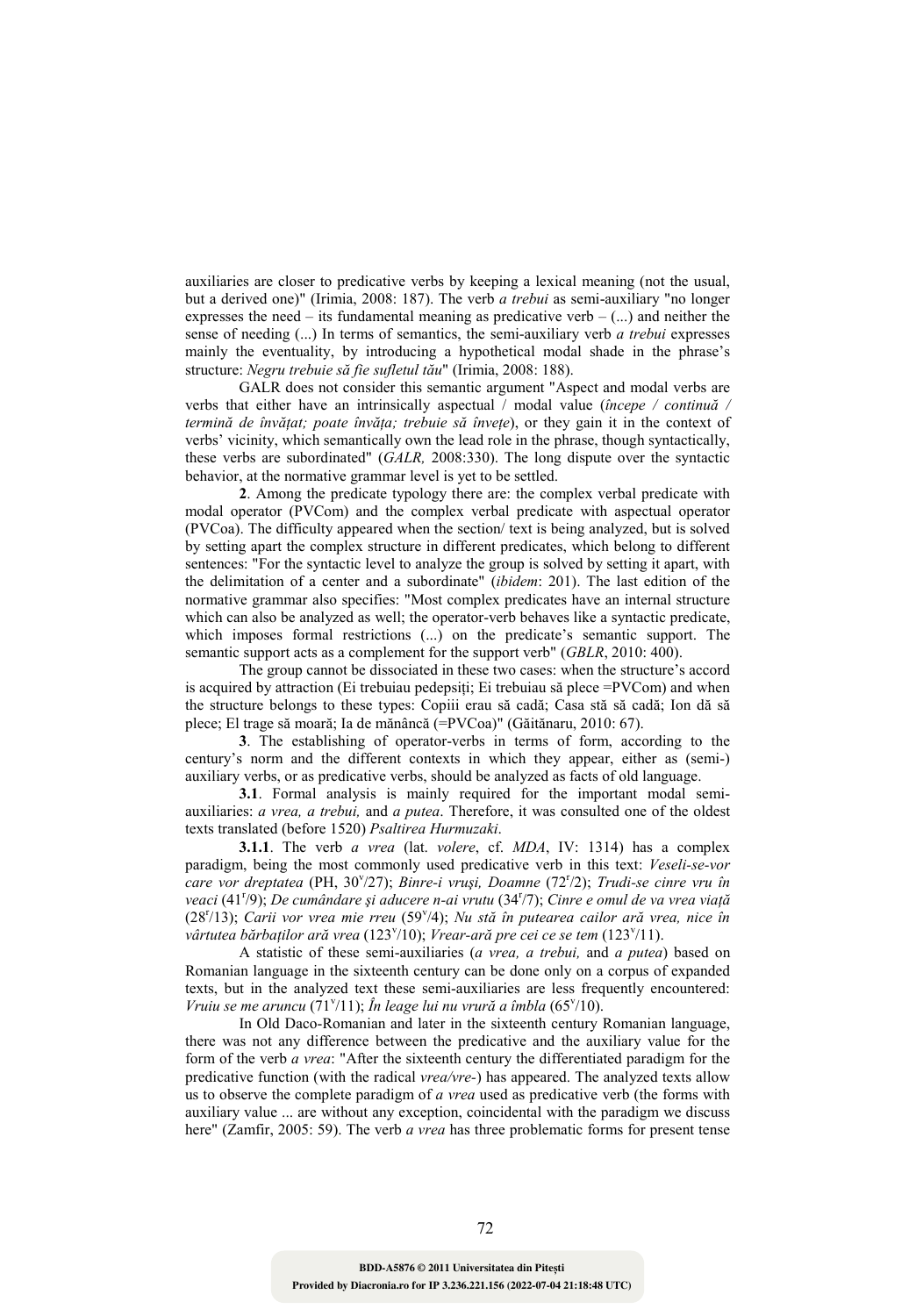indicative (due to its phonological evolution). Therefore, the second person singular, the first person plural, and the second person plural have several variants: "The forms for second person singular *veri* and first person plural *vom*, which, on the other side, represent two extreme types, *veri* being the most archaic form of evolution *velis – veri – vei*, as for *vom(u)* that was in last phase of use in the sixteenth century: *volemusvrem(u)- vem(u)- văm(u) – vom(u)*" (*ibidem*: 62).

 The morph-syntactic features of the verb *a vrea,* manifested since the old language, are apparently due to its weak transitivity: it does not engage in the transformation of passive acting, the imperative is not used, and the use of subjunctive mood (conjunctiv) is completely accidental. These features do not occur in the same way in the Slavic synonymous series: *a voi, a dori, a pohti* (*ibidem*: 61).

 **3.1.2**. The verb *a trebui* is marked once – personal form – in *Psaltirea*  Hurmuzaki (nu trebuiești: 9<sup>v</sup>/18), in a context in which it is not used as modal operator. Borrowed from Slavic (*трбовати*), the verb *a trebui* had to impose the impersonal form and the weak conjugation (with the suffix *-esc*), compared with the current norm. In old Daco-Romanian the forms with suffixes and the personal ones were predominant: *trebuescu, trebu(i)eşti, trebuiaste, trebu(i)esc, să trebuiască* (*ibidem*: 353).

 The strong configuration (with emphasis on lexeme), coinciding with the single-member specialization, was originally supposed to be a dialectal innovation: "It is possible, but not certain, that the innovation started in Muntenia, and expanded in Moldavia and Transylvania, to a quite pronounced degree" (*ibidem*: 354).

 **3.1.3**. Many of *a putea* forms coincide, in Old Romanian Language, with the dominant norm, the predicative value of *a putea*, as opposed to *a vrea* is reduced in Psaltirea Hurmuzaki: Cându nu va putea tăriia mea (60<sup>r</sup>/9); Nu veți putea, talpele *meale* (13<sup>*v*</sup>/37). However, the use as modal semi-auxiliaries appears in more contexts: *Împânşi fură şi nu pot sta* (30<sup>r</sup> /13); *prinsără-me fărădeleagile meale şi nu putui previ* (34<sup>v</sup>/13); *aceale nu le putură împreura* (16<sup>v</sup>/2). The major phonetic problem for the verb *a putea* is the widespread of consonants' softening under the influence of an IOT form: "First forms of indicative and subjunctive (conjunctiv) are used everywhere in the first half of the seventeenth century, preserving their singular and emphatic appearance, as earlier in the sixteenth century"(*ibidem*: 423): *eu poč(u), să poč(u)*.

 The above described linguistic phenomenon only stopped in the following century: "We consider that this phenomenon's ceasing was very unlikely for the first form of *a putea* before 1700, however, Ghetie, (1994:122), gave a Transylvanian attestation from 1650 and a Banat one from 1697" (*ibidem*: 428).

**3.2**. In the *Morfosintaxa verbului în limba română veche* (Ana-Maria Minut), the analysis did not go through the whole system of the aspectual operator-verbs. Thus, the verbs belonging to the groups *a începe* and *a continua* were not approached. However, the verbs that assert the end of the action manifest a wide range of synonyms: *a curma* (p. 207); *a înceta* (p. 307); *a cunteni* (p. 334), *a potoli* (p. 359).

 The verb *a începe*, unreported probably because it has no phonetic features, even though it occurs often, but it is very common. In *CV*, for example, it occurs as predicative verb, as well as auxiliary: *Începu Terrtilu a lua* (29<sup>r</sup>/6); *Începură urii de ceia* ce se nevoia iudei descântători a meni (2<sup>v</sup>/13-14); că vreame e a înceape giudețul  $(81<sup>r</sup>/7)$ . The verb *a continua* cannot be found in old texts, obviously because it was borrowed from French recently. The synonym verb found in old texts is *a urma*. In *Psaltirea Hurmuzaki* the verb belonged to a different conjugation (*Sămânța lui urmi-va* pământul, 20<sup>r</sup>/13), and in *Index lexical paralel (secolul XVI)* (Dimitrescu, 1973) it is found only once.